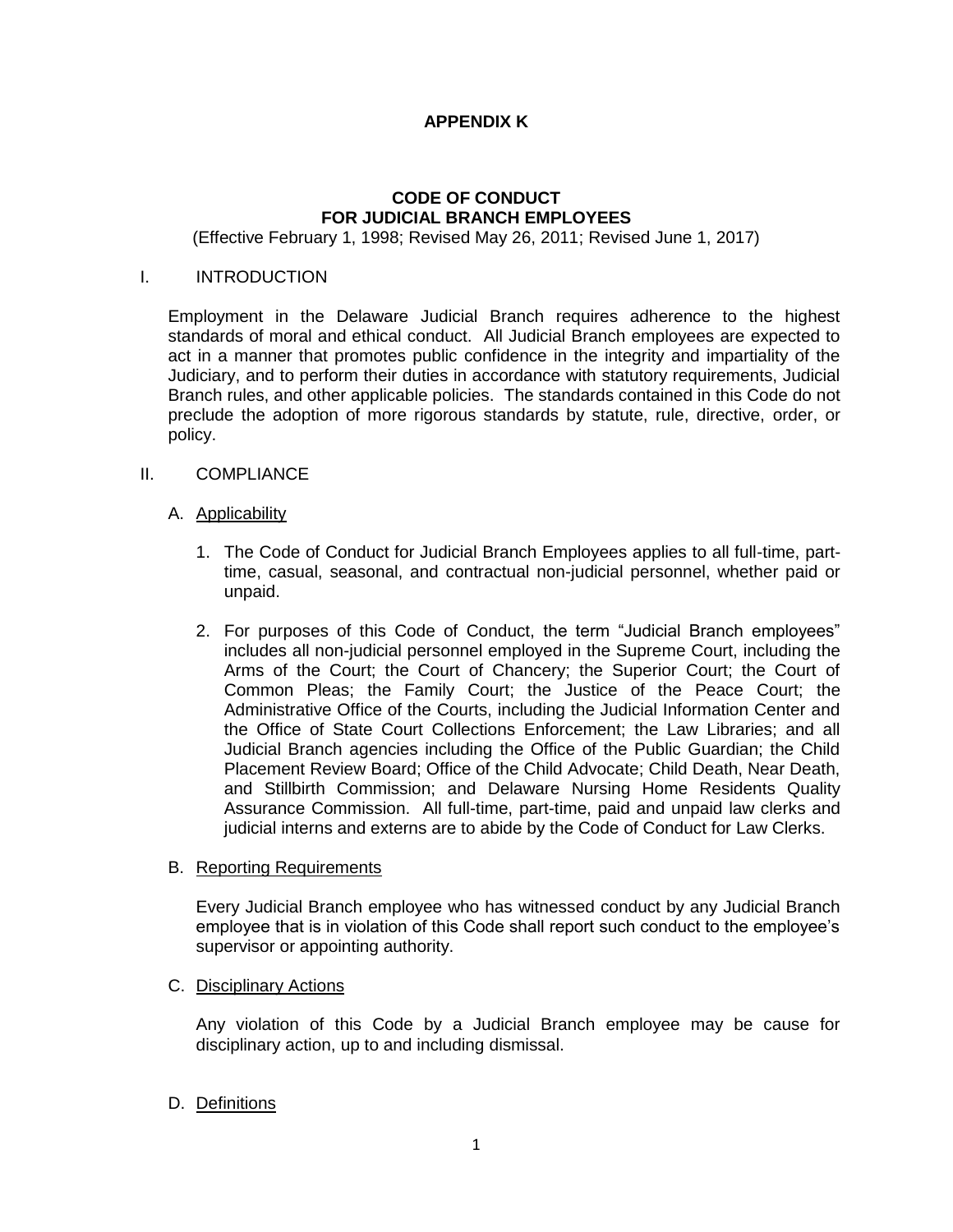For purposes of this Code, the term "close relatives" is defined as the employee's spouse or domestic partner; parent, stepparent, or child of the employee, spouse or domestic partner; employee's grandparent or grandchild; employee's sibling; spouse of employee's child; or any minor child for whom the employee has assumed and carried out parental responsibilities.

## III. ABUSE OF POSITION AND CONFLICT OF INTEREST

## A. Personal Privileges

No Judicial Branch employee may use, or attempt to use, the employee's official position to obtain personal privileges for themselves or any other person.

## B. Gifts

Judicial Branch employees may not solicit or accept any gift, loan, favor, or other compensation under circumstances from which it could reasonably be inferred that a significant purpose of the donor was to influence the employee in the performance of the employee's official duties. This provision does not prohibit:

- 1. Acceptance by a Judicial Branch employee of food and refreshments of insignificant value on infrequent occasions.
- 2. Solicitation or acceptance by a Judicial Branch employee of loans from banks or other financial institutions on customary commercial terms.
- 3. Acceptance of unsolicited advertising or promotional material such as mugs, pens, pencils, calendars, and other items of insignificant value.
- 4. Acceptance of benefits as a member of a profession, business, or group when that benefit is extended to all members of the profession, business, or group regardless of employment affiliation.
- 5. Acceptance of a public award related to public service or of a gift on behalf of the Judicial Branch. The receipt of such a gift shall promptly be reported to the appointing authority.
- 6. Acceptance of scholarships for work-related seminars and conferences when such scholarships have the approval of the appointing authority.

## C. Influence of Family or Other Relationships

- 1. In the performance of official duties, no Judicial Branch employee may act in a manner that is affected, or reasonably appears to be affected, by family, social, political, or other relationships. This includes, but is not limited to, a prohibition on accessing court records to benefit family, social, political or other relationships.
- 2. Judicial Branch employees may not participate in decisions regarding conduct of Judicial Branch business with any person with whom the employee, or the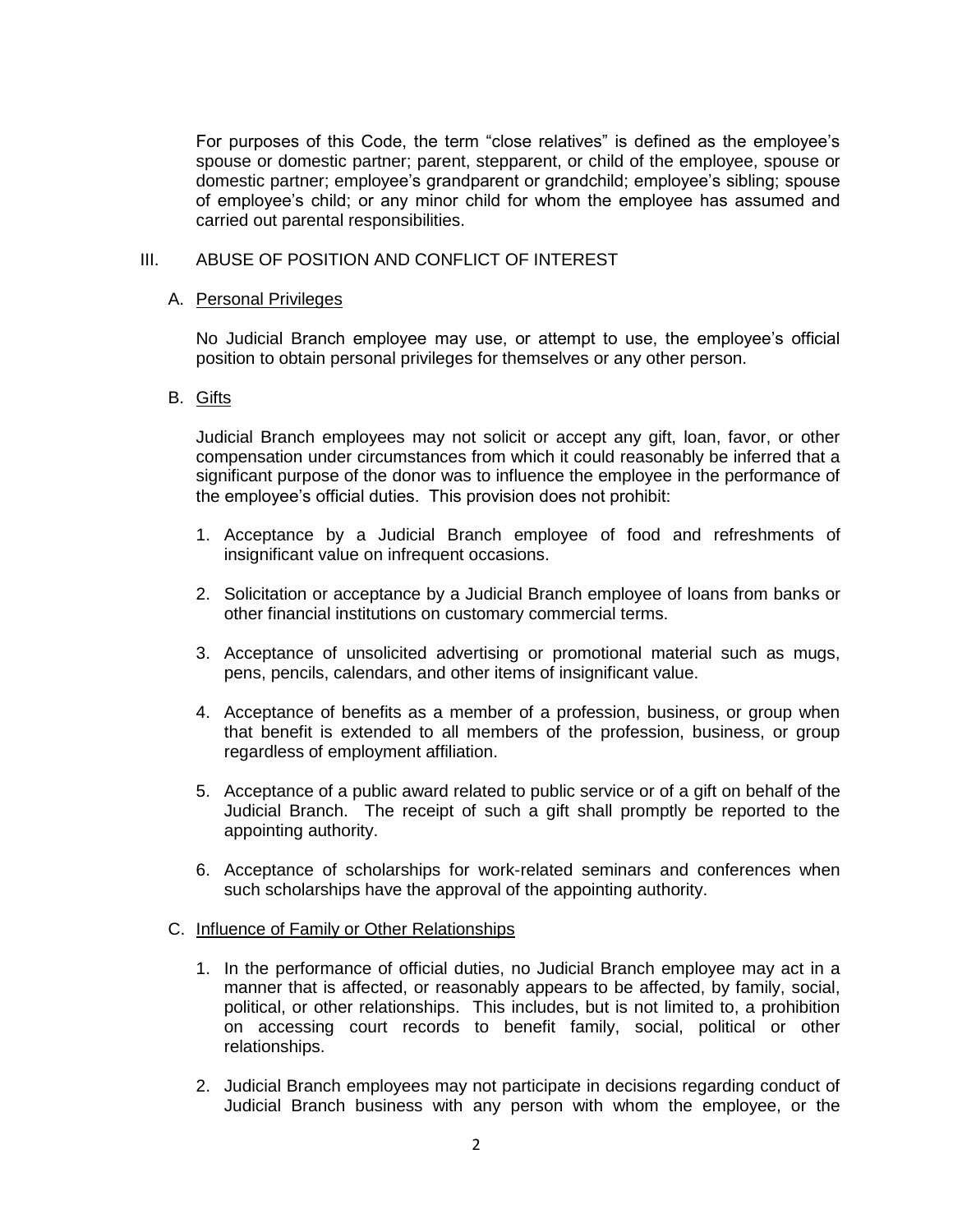employee's close relatives, is negotiating for future employment or other significant transaction.

- 3. Judicial Branch employees may not be involved in the decision to hire any close relative of the employee.
- 4. Judicial Branch employees may not be the immediate supervisor of any close relative of the employee.

## D. Outside Employment

- 1. Except as authorized by the appointing authority, Judicial Branch employees may not request or receive any compensation, gratuity, or services in addition to their regular State salary, for any work performed during their regular workday.
- 2. Each full-time Judicial Branch employee's position with the Judicial Branch must be the employee's primary employment. Judicial Branch employees may engage in outside employment or volunteer services as long as such employment or services are completed outside of the employee's normal working hours, do not conflict with the performance of the employee's official responsibilities, and do not involve potential conflicts of interest or the appearance of a conflict of interest.
- 3. Prior to accepting outside employment, Judicial Branch employees will inform the appointing authority of the nature of the outside employment. The appointing authority shall make a determination whether or not the outside employment is likely to interfere with the primary work of the employee or is likely to result in a conflict of interest or to give the appearance of a conflict of interest.

## E. Subsequent Employment

A former Judicial Branch employee may not engage in legal proceedings, represent, or assist others in legal proceedings regarding any matter in which the employee had substantial involvement during employment.

## F. Use of Public Resources

Judicial Branch employees may use public resources, property, and funds under the employee's control only for the public purpose intended by law and may not use the same for any private purpose.

## IV. CONFIDENTIALITY

## A. Confidential Information

- 1. Judicial Branch employees may not disclose to any unauthorized person, for any reason, any confidential information acquired in the course of employment.
- 2. Confidential information includes, but is not limited to, information that is not a matter of public record.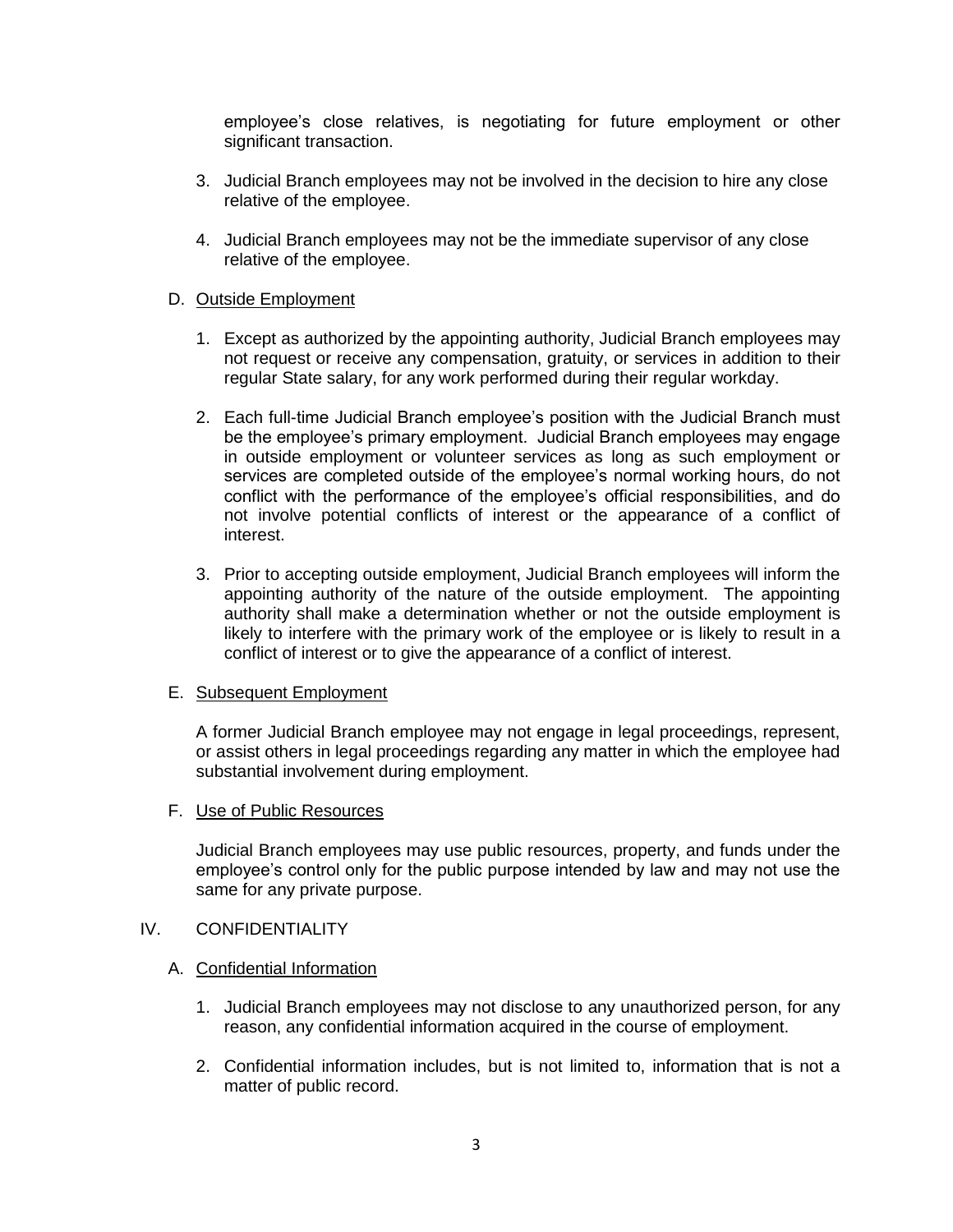3. Confidential information that is available to specific individuals because of statutory provisions, Judicial Branch rules, or administrative policies shall be provided only by persons authorized by the Judicial Branch to do so.

## B. Ex Parte Communications

Except as authorized pursuant to their work-related duties, Judicial Branch employees may not initiate ex parte communications with litigants, witnesses, or attorneys or repeat ex parte communications to judges, other judicial personnel, jury members, or any other person. Matters that are purely procedural (such as those pertaining to scheduling, and which in no way bear on the merits of the proceedings) may be discussed with judges and other judicial personnel, as necessary, to conduct Judicial Branch-related work.

## C. Personal Opinions

Judicial Branch employees may not express to any person personal opinions about a case or issue pending before the Judicial Branch.

## D. Judicial Branch Managers' Responsibilities

Because of the sensitive nature of confidential disclosures, Judicial Branch administrators are responsible for the education of Judicial Branch employees on issues related to confidentiality. This responsibility includes, but is not limited to, education on what information is considered confidential, who are considered unauthorized persons, and what information is considered a matter of public record.

# V. POLITICAL ACTIVITY

# A. Participation in Political Activities

Judicial Branch employees may participate actively in political activities during offduty hours so long as the employee does not use the employee's position or title within the Judicial Branch in connection with the political activity. Judicial Branch employees may not engage in political activities (partisan or nonpartisan) during scheduled work hours. At no time may a Judicial Branch employee use government vehicles or Judicial Branch property in connection with political activity.

## B. Partisan Elective Office

An employee will not hold partisan elective office if the appointing authority has determined such office is likely to interfere with the primary work of the employee or is likely to result in a conflict of interest or to reflect adversely on the Judicial Branch. An employee intending to seek partisan elective office shall advise the appointing authority of the employee's intentions prior to the public declaration of an intention to run for such elective office. The appointing authority, in consultation with the Chief Justice, shall determine whether such partisan elective office is likely to interfere with the primary work of the employee or is likely to result in a conflict of interest or reflect adversely on the Judicial Branch, and if the person seeking such office must resign or take a leave of absence from the Judicial Branch without pay upon the declaration of intention to run for such elective office or upon election.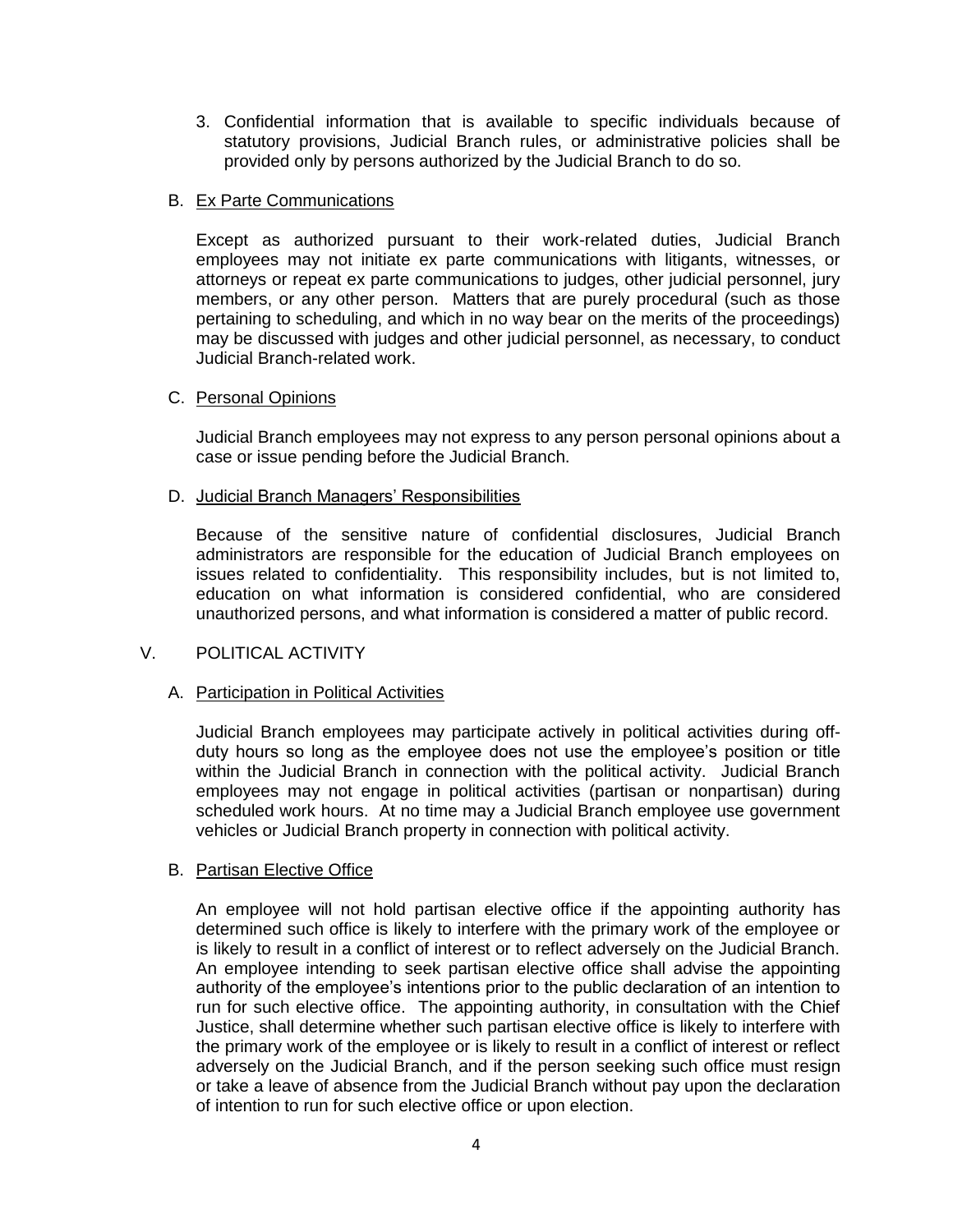# C. Nonpartisan Office

Judicial Branch employees may be candidates for or hold nonpartisan elective or appointed offices without separating from employment, provided that the employees comply with all other requirements in this Code. Notice of such candidacy should be provided to the appointing authority.

# VI. PERFORMANCE OF DUTIES

# A. Standard of Performance

Judicial Branch employees shall endeavor at all times to perform their duties in a timely, impartial, diligent, and courteous manner, and shall apply their full time and energy to the business and responsibilities of their office during working hours.

# B. Compliance with Administrative Rules and Policies of the Delaware Judiciary

Judicial Branch employees shall comply with all promulgated administrative directives, rules and policies of the Delaware Judiciary.

# C. Professional Development

Judicial Branch employees shall seek to maintain and improve their professional development through participation in education programs related to their duties and should maintain or obtain current licenses or certificates required as a condition of employment by law or court rule.

# D. Records

- 1. Judicial Branch employees shall not alter, falsify, destroy, mutilate, backdate, or fail to make required entries on any records. This provision does not prohibit alteration or expungement of records or documents pursuant to a Judicial Branch order or as required and duly authorized in the proper conduct of business.
- 2. No employee may personally access their own court records or for any purpose that is not directly related to work.

# E. Public Service

Judicial Branch employees shall perform their duties as public servants with courtesy and respect for the public.

# F. Discrimination

Judicial Branch employees shall not, in the performance of their duties, discriminate on the basis of sex, race, religion, national origin, age, physical or mental disability, sexual orientation, political affiliation or socioeconomic status, or other status protected by law.

# G. Judicial Branch Orders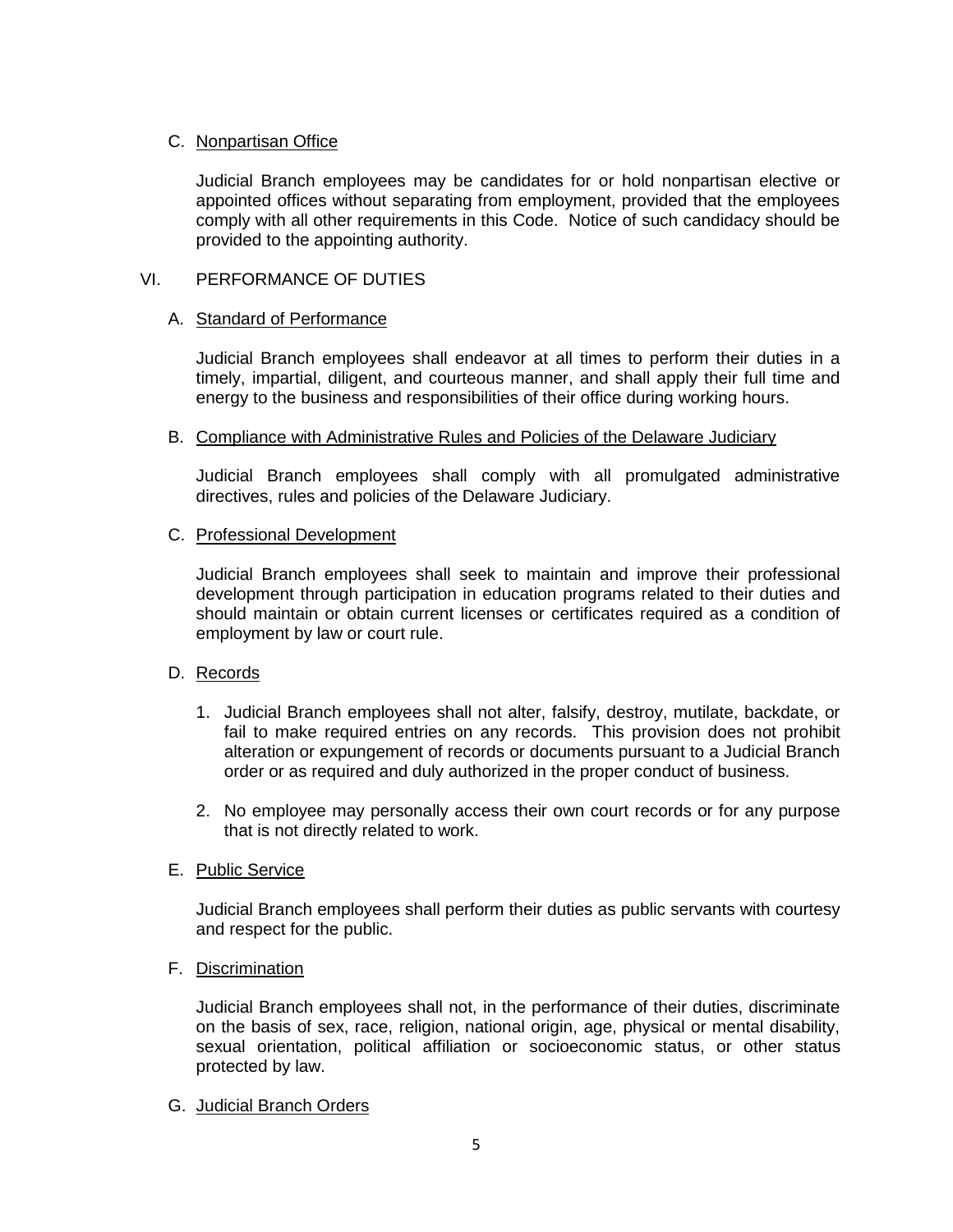Judicial Branch employees shall enforce and carry out all properly issued rules or orders of the Judicial Branch.

#### H. Criminal Charges

Any Judicial Branch employee charged with a violation of Title 11; Title 16; or sections 2701, 2756, 4103, 4175, 4177, 4201, or 4202 of Title 21 of the Delaware Code, or of any civil or criminal matter scheduled to be heard in their court of employment; or a comparable provision under other state or federal law shall report the charge within two (2) work days to the appointing authority. The employee shall also report to the appointing authority a conviction for any of the above offenses within two (2) work days of the conviction.

## VII. GRIEVANCE AND APPEAL PROCEDURES

Disciplinary actions imposed as a result of violations of this Code may be appealed in accordance with the provisions, including procedures set forth for grievances and/or direct appeals in the Judicial Branch Personnel Rules, in the Merit Rules of the State of Delaware or, where applicable, collective bargaining agreements.